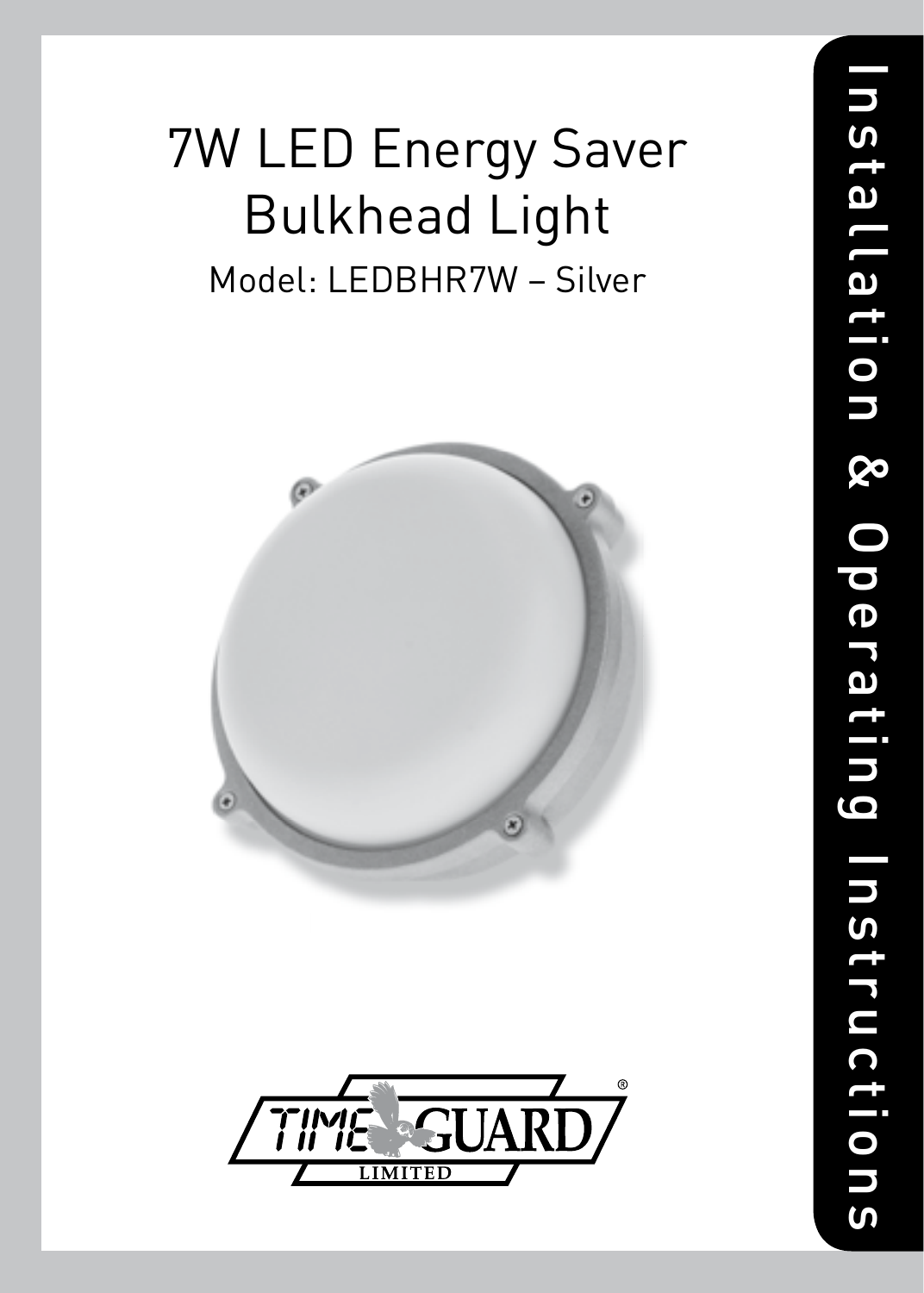### 1. General Information Parts Included:

- Luminaire unit.
- Instruction manual. Please keep safe for future reference.
- Accessory pack.

#### Tools & Parts Needed:

- Electric drill and bits.
- Terminal or electricians screw driver.
- Flat and Philips screw driver.
- Wire cutters.

#### 2. Selecting the Location:

The unit is for outdoor use. The unit must be mounted on a non-flammable surface as a fixed luminaire, and is not suitable for portable use.

The unit can get very hot during use. Ensure the unit has cooled before handling. Ensure adequate ventilation space is allowed between the unit and any object above, in front, or to either side of the unit. Suggested space is 0.5m above, 0.3m to either side, and 1.0m in front.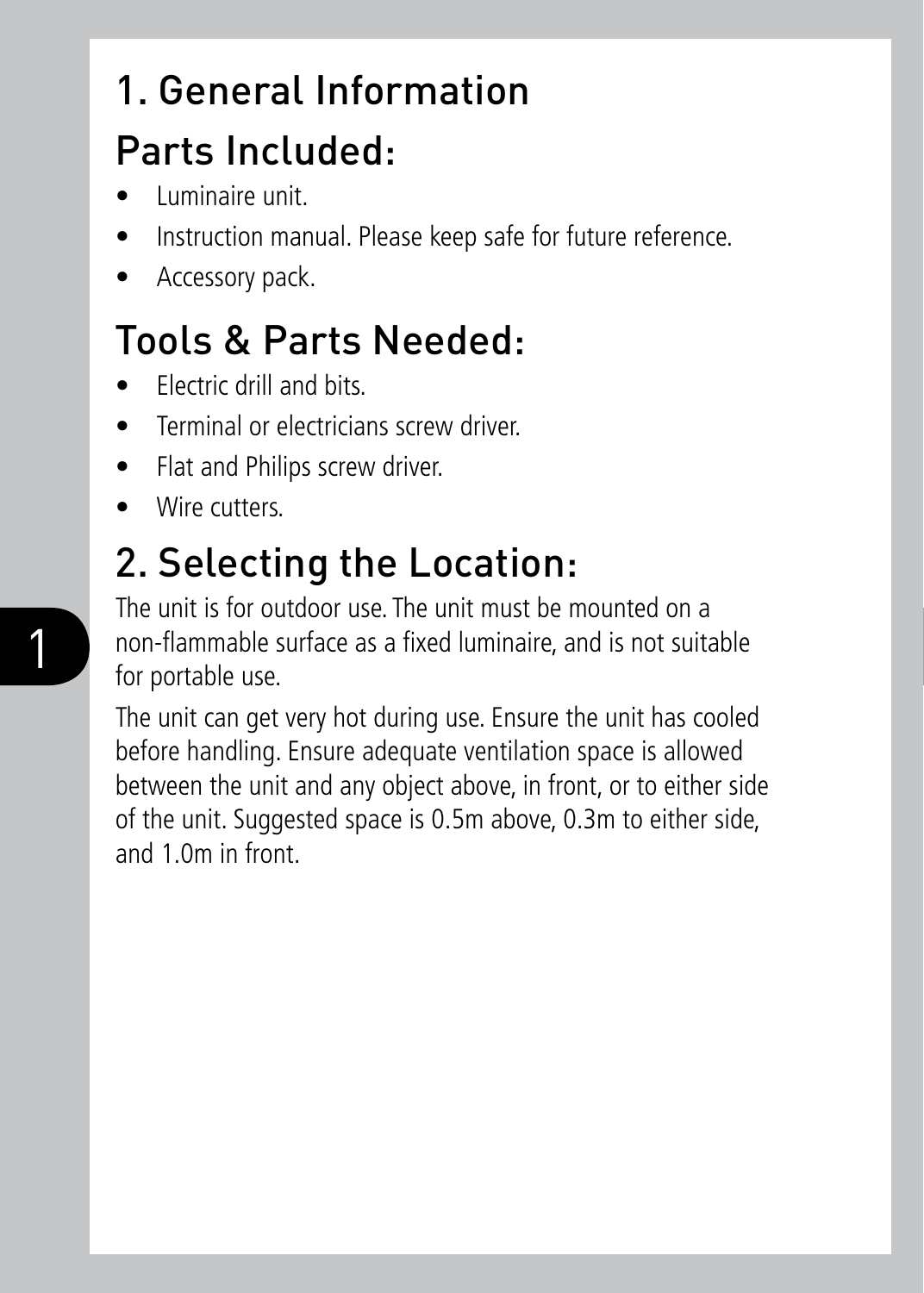#### 3. Installation

After choosing a suitable location (see previous section) install the unit as follows:

#### **\*\*\* IMPORTANT \*\*\***

**Switch off electricity at the fuse box by removing the relevant fuse or switching off the circuit breaker before proceeding with the installation. We recommend that this unit be fitted by a qualified electrician. Install in accordance with wiring and current building regulations. Please read the instructions carefully.**

The unit is suitable for connection to a 230V AC 50Hz electricity supply. It is suggested that 3 core round flexible cable of  $1mm<sup>2</sup>$  gauge is used. An isolating switch should be installed to switch the power to the unit ON/OFF.

Remove the front of the unit, by undoing the 4 Philips screws. Remove the bezel, and the lens (with gasket). The mounting holes should now be visible. Mark the position of the mounting holes on the wall, and drill the holes for the wall plugs. Undo the cable gland sufficiently to allow the cable to be pushed through from the back. Leave enough slack to allow for wiring, re-tighten the cable gland, and screw the unit to the wall using the screws and seals provided. It is important to use the seals to maintain the IP rating.

Connect the earth wire to the earth terminal on the back case, and live and neutral to the two way terminal block. Secure the cable using the cable clamp.

Reposition the lens over the unit, taking care to ensure the gasket is in place. Put the bezel over the lens, and re-tighten the 4 Philips screws.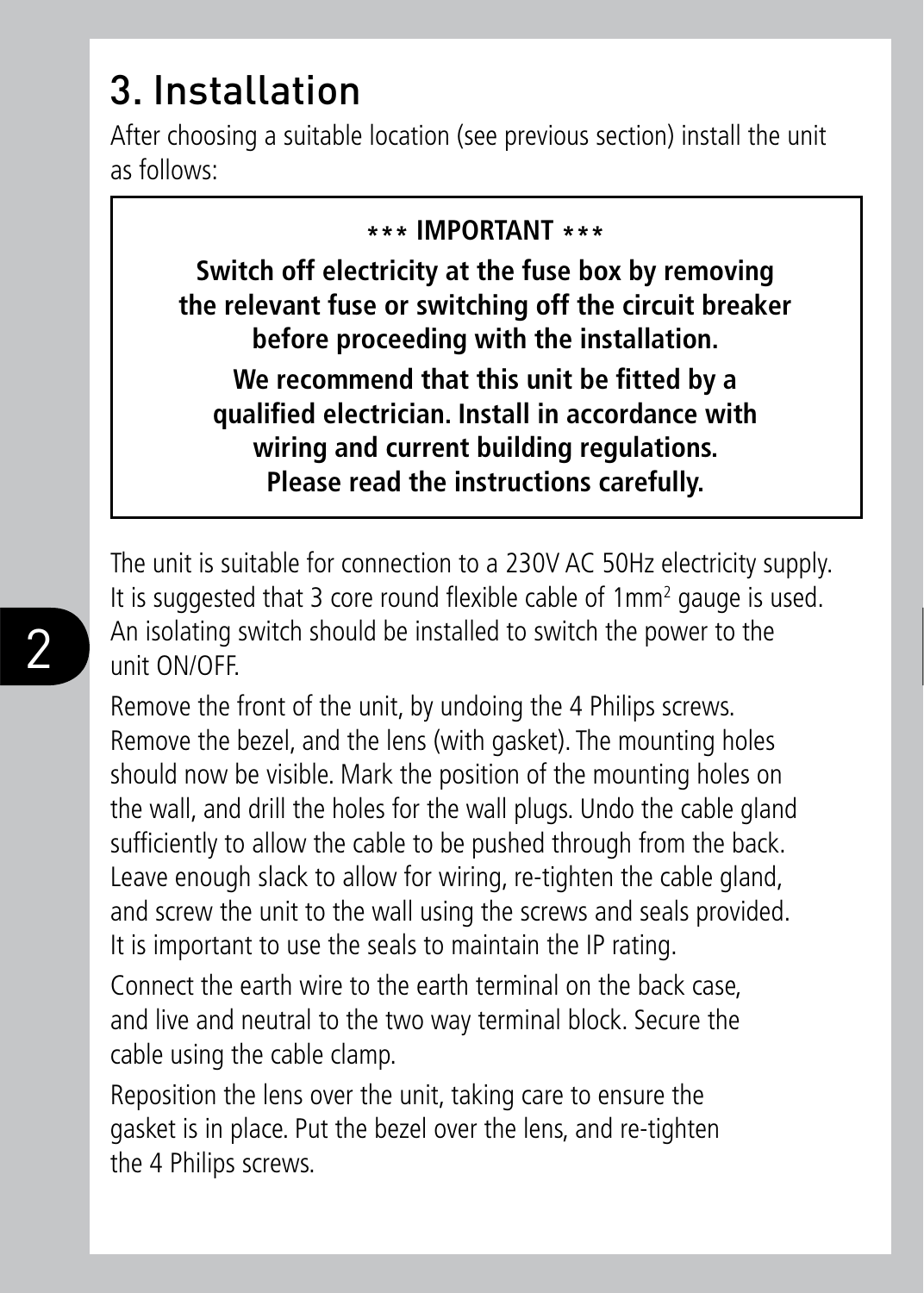### 4. Connection

Live (brown) L

Neutral (blue) N

Earth (green/yellow)

Ensure all connections are secure.





#### 5. Operation

Turn the power to the isolating switch on. Use the isolating switch to turn the unit on, and it will illuminate.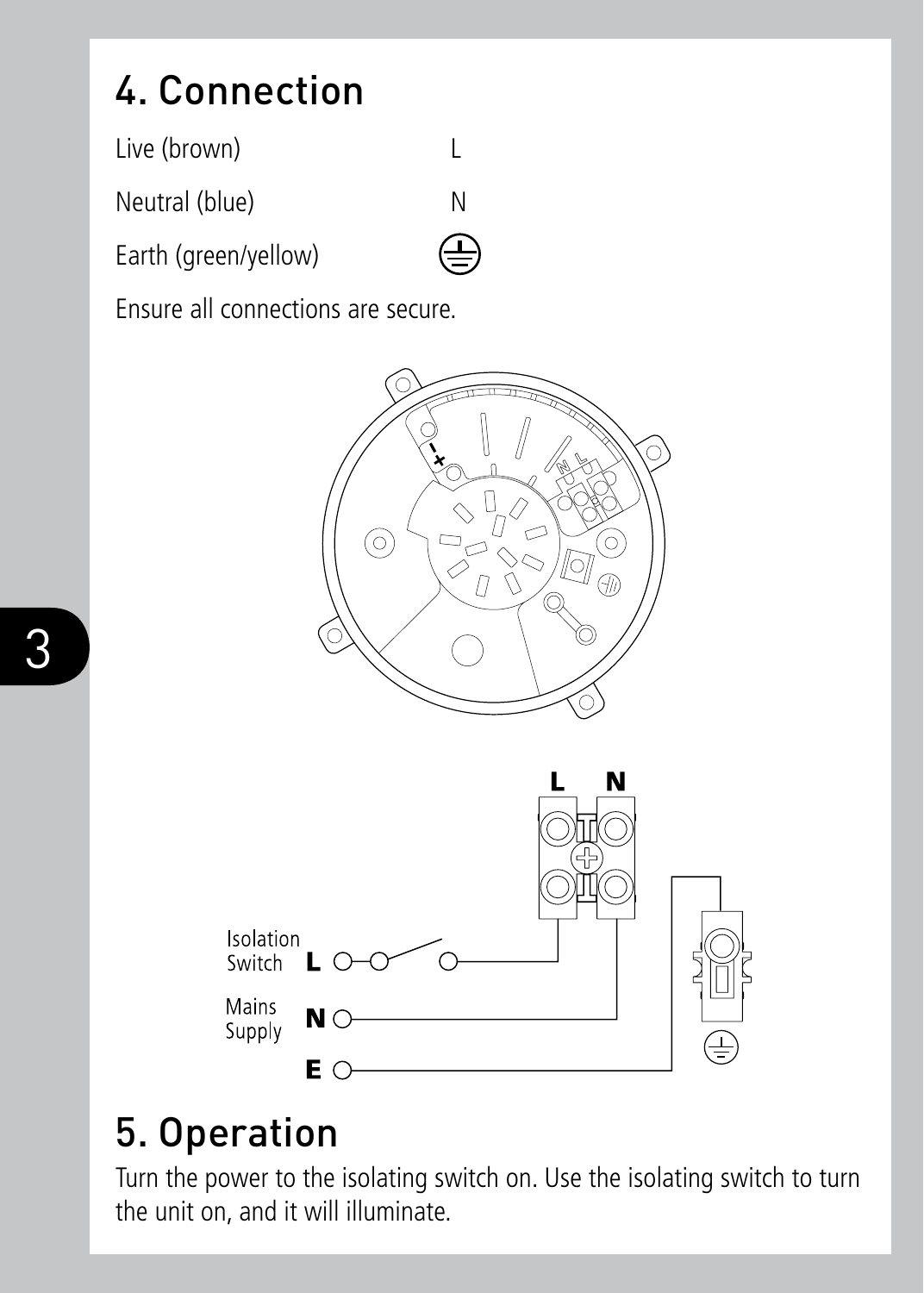#### 6. Technical Specifications

| Energy efficiency        | Class A                                                |
|--------------------------|--------------------------------------------------------|
| Energy usage             | 8.4KwH/1000H                                           |
| Output                   | 450m typical                                           |
| Colour                   | 5000K                                                  |
| Lamp beam angle          | 120 degrees                                            |
|                          | The lamps are not replaceable<br>in this product       |
| Power supply             | 230 V AC 50 Hz                                         |
| Lamp type                | 7W LED which is the equivalent<br>of 40W halogen lamp. |
| Environmental protection | IP65                                                   |
| FC directives            | Conforms to current EC directives                      |
| <b>Dimensions</b>        | 135mm x 135mm x 59mm                                   |
| Mounting hole centres    | 88mm                                                   |

If you experience problems, do not immediately return the unit to the store.

Telephone the Timeguard Customer **Helpline 020 8450 0515**

Qualified Customer Support Co-ordinators will be on-line to assist in resolving your query.

#### 3 Year Guarantee

In the unlikely event of this product becoming faulty due to defective material or manufacture, within 3 years of the date of purchase, please return it to your supplier in the first year with proof of purchase and it will be replaced free of charge. For years 2 to 3 or any difficulty in the first year, telephone our helpline on 020 8450 0515. Note: a proof of purchase is required in all cases. For all eligible replacements (where agreed by Timeguard) the customer is responsible for all shipping/postage charges outside of the UK. All shipping costs are to be paid in advance before a replacement is sent.